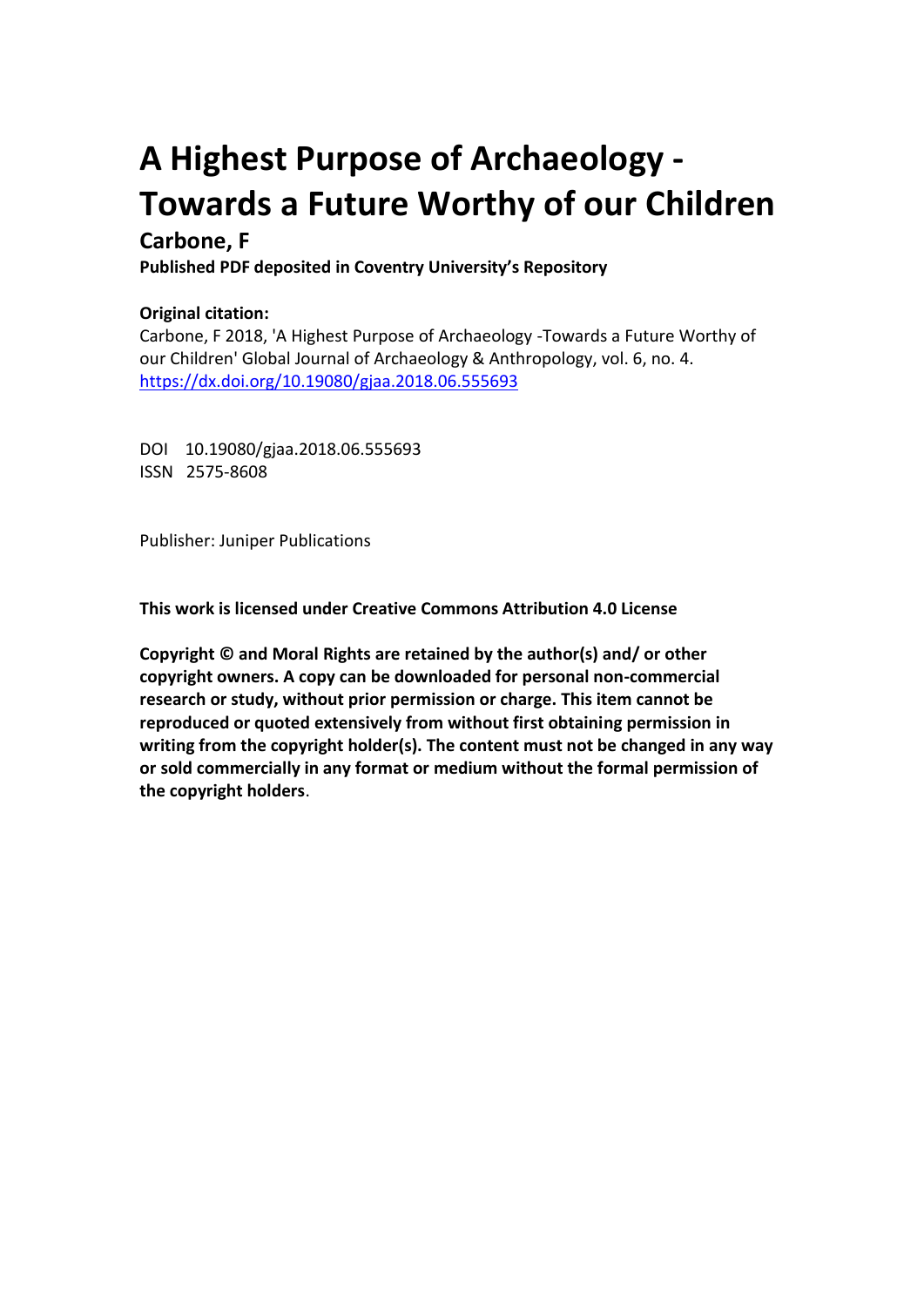



**Glob J Arch & Anthropol** Copyright © All rights are reserved by Fabio Carbone

## **A Highest Purpose of Archaeology -Towards a Future Worthy of our Children**



#### **Fabio Carbone1,2\***

*1 Coventry University, Centre for Trust Peace and Social Relations, USA*

*2 Ambassador of Peace of the International institute for Peace through Tourism, New York, USA*

**Submission:** August 31, 2018**; Published:** September 14, 2018

**\*Corresponding author:** Fabio Carbone, Coventry University, Centre for Trust Peace and Social Relations, Ambassador of Peace of the International institute for Peace through Tourism, USA, Email: fabiocarbone.pro@gmail.com

#### **Abstract**

How could an archaeologist become ambassador of peace? This opinion paper collects some of the considerations underlying my academic works on the relationship between archeology and human development. After a relatively short period of excavations in Europe (some years), I have chosen to ask myself what could possibly be the meaning of the archaeological research and the value of the archaeological remains for the society, beyond the role traditionally attributed to archaeology. Such a question catapulted me in a journey, a lifelong project based on the belief that archeology - and cultural heritage in general - can effectively be one of the pillars of the so-called human development, and even vehicle of intercultural dialogue, global mutual understanding and peace. Perhaps, this can be considered one of the new skills of the archaeologists of the third millennium, that of linking dimensions apparently distant from that of archaeology, such as the policy of integration of migrants and refugees, the boost of intercultural skills for locals and visitors, the promotion of global mutual understanding and the creation of peace. And get ready to embrace the challenge of a higher purpose of archaeology.

**Keywords:** Theoretical Archaeology; Public archaeology; Cultural heritage management; Paideia approach; Human development; Peace building

#### **Introduction**

For any archaeologist worth the name, the context represents a fundamental source of information. So, let us start by defining the context that has represented the breeding ground for the opinions expressed in this paper. The typical reader of this scientific journal - thus many of those who will read this article - is aware of the existence of a city, in Italy, called Crotone. Not because they know something about this city in the current days, but because Κρότων was one of the most important centers of the ancient Magna Graecia. Greek settlers from the Achaia region founded this city in the second half of the eighth century BC, in the place of a pre-existing indigenous settlement, and their figures such as Pythagoras of Samos (4th-5th century BC) lived and worked. Here, this is where I was born. As a child, my father, a state employee with great love of history, used to bring me on the archaeological digs to watch the archaeologists at work on the latest discoveries. He used to explain me how important those discoveries were. However, despite my fascination with archaeology, I had a question that crept into me, and grew up with me and it grew up in parallel with my social awareness. "Is this stuff important… for who?"

Indeed, despite the numbers of important archaeological, geoarchaeological and geological sites, unfortunately the facts suggest that Crotone is facing in the last decades a continuous, relentless and in many ways dramatic socioeconomic and cultural decline. My question as a child therefore began to be better structured: "is it possible to establish a relationship between the

presence of archaeological assets, their management, and the socioeconomic and cultural development of this place?" Over the years, then, I progressively realized that this same question could be formulated for several other places in the world and, in general, used as a starting point for a reflection on archaeology and cultural heritage management at global level. What was the question/intuition of a child, thus became my lifelong project, that of investigating the relationships between cultural heritage, its management and the actual and potential links with human development?

#### **Defining a Highest Purpose of Archaeology**

"Archaeology is partly the discovery of the treasures of the past, partly the meticulous work of the scientific analyst, partly the exercise of the creative imagination" [1]. This is what we use to learn about archaeology as students. Fascinating definition (quoting just one of them), but eventually something that did not answered my 10-years-old boy question! And this my "intellectual adventure", an "academic journey" in search of what can be called a highest purpose of archaeology.

If, on the one side, the application of complexity (and new technologies) to the investigation of contexts and landscapes led to the creation of new archaeological methods and branch - as the case of the geo-archaeology, which has its roots in the complex considerations of the Italian geologist Gioacchino Lena [2,3] - on the other side, over the years, archaeologists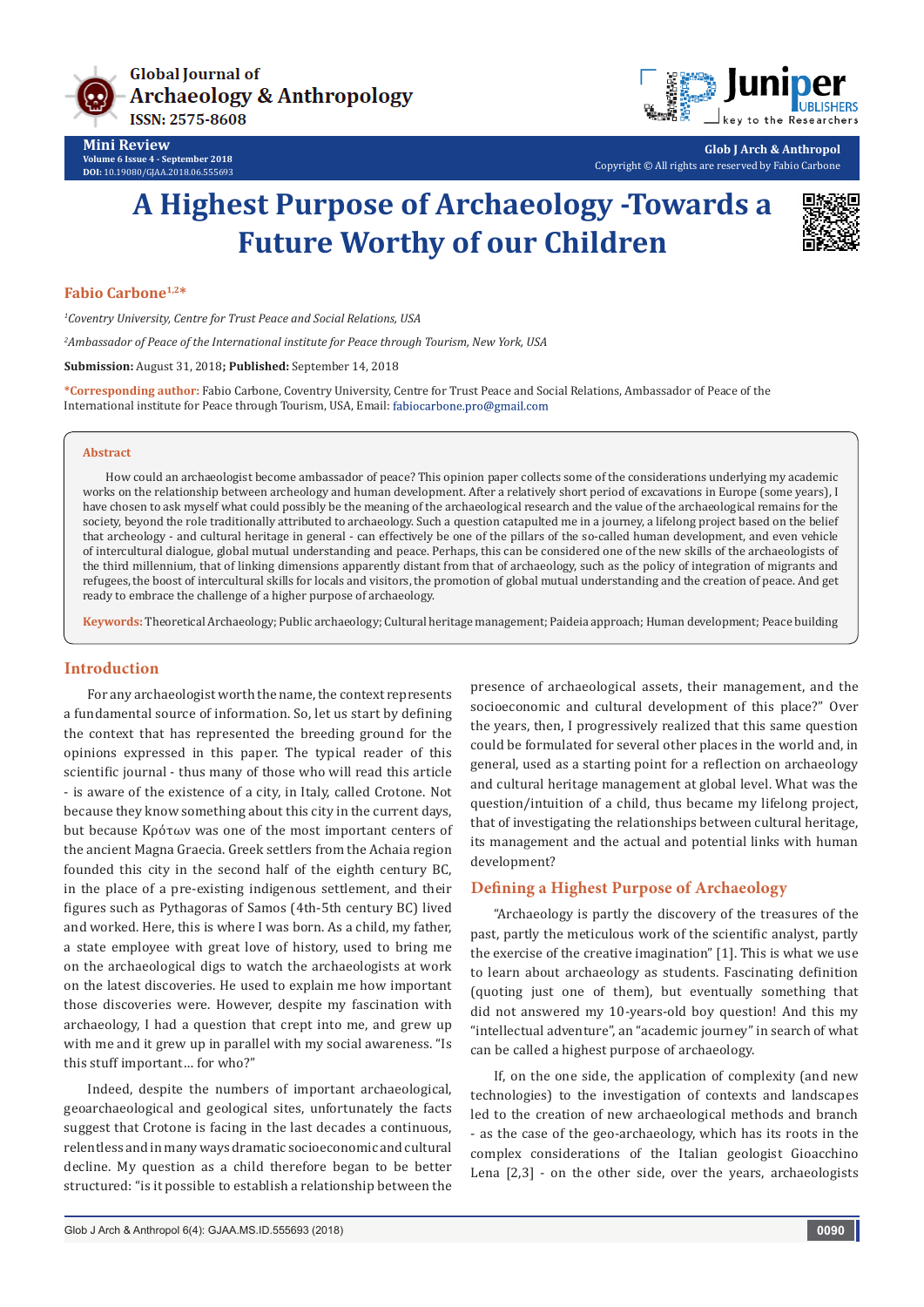have questioned themselves about the purpose of archeology. Archeology has indeed always reflected the culture of its time, of which it has differently interpreted needs and perspectives. Nevertheless, this has not always coincided with the formulation of a real "archaeological thought" [4]. The latter has been instead conquered by relatively new generations of archaeologists and it allowed investigating the theoretical aspects of the discipline. The first was the Finnish archaeologist Aarne Michaël Tallgren, in 1937. Most recently, among others, it is worth to mention Hodder [5] which, among other innovations within the theoretical archaeology, questions the role of archeology today, the themes of communication, language and archaeological writing. It has been thus open for decades a theoretical, epistemological debate (also with space for new and more complex approaches to the investigation, such as the geo-archaeological one outlined by But back to the paradigmatic perspective, just to mention relatively more recent milestones, the transition (or, eventually, reaction) from the American, neo-positivist New Archeology (or processual archaeology) to the Hodders's post-processual archaeology, according to which archaeology belongs to the social sciences [6-8]. On the one side, thus, post-processual approaches are characterized by new traits such as subjectivity of observations, cultural complexity, giving importance to the individual of any category in society (subaltern classes, women, marginalized, minorities) and promoting interdisciplinary links. Nevertheless, on the other side these elements represent almost exclusively an innovative direction of research and interpretation, namely about the active role of material culture in human relationships and social formation. In short, it seems clear that such a theoretical ferment concerns, above all, interpretative paradigms, even if in strict relations with highly topical matters (e.g. gender archaeology and the feminist movements), more than the reflection about the role of archaeology in our society, particularly in the context of current global socio-economic and cultural challenges.

My studies revealed, for instance, provide the empirical support to affirm the need to make archaeologists and cultural heritage managers more aware of the importance of public participation, often omitted or taken for granted within the archaeological research projects and cultural heritage management practices, if not in theory, however in practice [9,10]. Public participation is instead the basis of my proposals for a more current role of archeology in today's socio-cultural and economic challenges. The Paideia approach to cultural heritage management [11-13] for instance, emphasizes the importance of the pedagogical and social function of archaeology as a vehicle to strengthen local identities, on the one side, and intercultural capacities, on the other side. This proposal refers to the Socratic vision of human relations applied to archaeological research and cultural heritage management. Socrates sustained, at the dawn of democracy, that the self-knowledge (γνωθι σεαυτόν) is a fundamental element (at individual as well as at collective level) to establish a constructive, peaceful dialogue with "the other(s)".

The responsibility of archaeologists and cultural heritage

managers is thus not only that of recovery the past through this or that approach to the interpretation of its material remains, but also that of guarantee the greatest possible public participation by maximizing the sociocultural benefits of such engagement.

### **From the Archaeological Site to the Global Peace. the Archaeologist as Interface Between the Past and the Future**

At the beginning of my work, the Socratic vision of the archaeological logos referred to the possible socio-cultural benefits of local communities, through a model strongly based on public participation and tourist activity as a promoter of intercultural dialogue [13]. However, the applicability of this model in the context of more complex scenarios has become increasingly evident, moving the potential impact of the Paideia approach from the local to the global level. In this sense I have talked about the potential benefits of the application of the Paideia approach to cultural heritage management to the effectiveness of the practice of cultural diplomacy in the field of international relations [14]. Moreover, I have also explored the possible links between archeology and the phenomenon of migration [15-17]. In this sense, reflecting the perspective of the Paideia approach to cultural heritage management, I believe that the role of cultural heritage should be emphasized not only within the process of the new comers' integration, but also as measure to overcome the identity crisis occurring in Western countries, among the main causes - in my opinion - of the crisis of multiculturalism. In this context, cultural heritage managers' new responsibilities are complex: on the one hand, to boost public participation in enhancing local heritage, on the other, to support migrants' cultures and the promotion of intercultural competencies within society. Archeology has the possibility to sensitize the communities on the. Opening a window on the past, telling about the human need to establish contacts among different groups to evolve, the archaeologist becomes a guiding light of navigation towards the future.

#### **Defining a Conditio Sine Qua Non**

For this dynamic ideal whose research and archaeological heritage can have real results, it is necessary to have preconditions. Among these, the need for such research and management practices to be specular at global level. The paideia approach mentioned above must be applied to the archaeological heritage and archaeological agenda at international level, involving the community of the whole global village. How, in practice, would it be possible to "standardize" this practice? Through a definition of quality in this respect should include not only technical aspects, but also the capacity to promote public participation to strengthen self-esteem, on the one hand, and intercultural skills, on the other [18,19]. Another important necessary condition would be the revision of the curricula for archeology students. Communication, management, leadership, archeology and globalization would be among the subjects that should appear alongside the more traditional "archaeological excavation methodologies", "stratigraphy", "conservation" and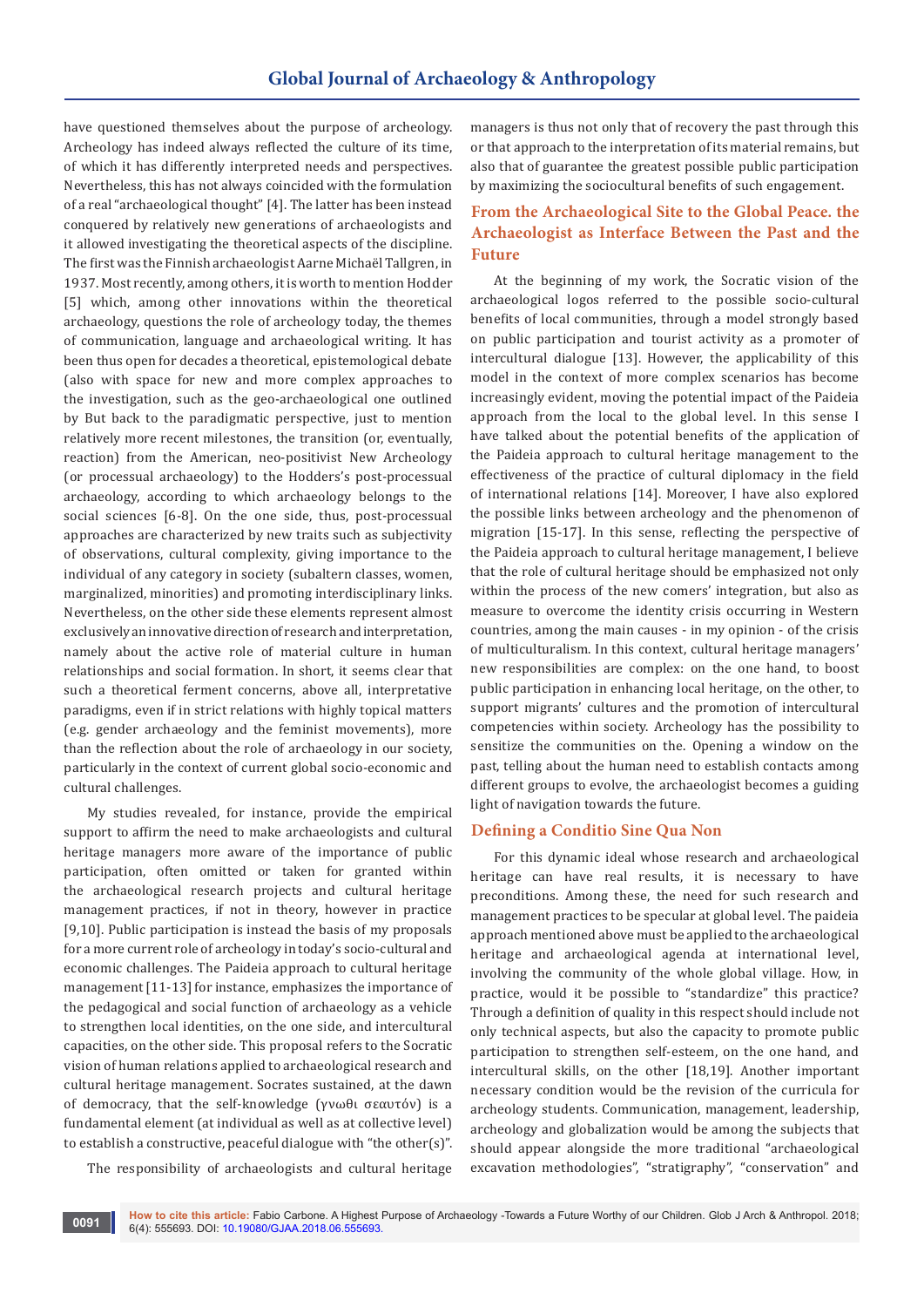so on. Future archaeologists will thus have the duty but also the practical and theoretical means to establish a new agenda for archaeological research and the management of cultural heritage, not alien to the surrounding world and to society, not limited to reconstructing and narrating history, but rather to involve the public in the reconstruction of values and meanings.

#### **Conclusion**

The idea of a highest purpose of archaeology represents a theoretical proposal related to the role of archaeology today and its challenges. Why archaeologists should talk about the future human development and peace? Which kind of contribution they should provide to promote and support a global mutual understanding? The social liquidity described by Bauman seems to have relegated us to a new socio-cultural Middle Age that is undermining the basis for a sustainable human development and for global understanding and peace. In this context, archaeology can and should be the fulcrum for a new renaissance, acting in an integrated way, as a primus inter pares among human and social sciences. Archaeology can be witness of the human need to open to the other as an antechamber of social evolution. What is the positive peace, at local, national and global level, if not a journey of knowledge, education and encounter? In this journey, archaeology can act as an instrument of dialogue, mediation between different cultures and peace.

Embracing this complex challenge will involve the review of many theoretical and practical aspects of archaeology, from the agenda and practices of research to those of cultural heritage management. It will then necessary to strategically integrate the archaeological agenda with the sectors such as those of education, economics (including tourist activity, as a promoter of global mobility thus encounter among cultures). It will be necessary to define standard of quality among the archaeological heritage management referring to the Paideia approach to cultural heritage management. It will be necessary to training the new generation of archaeologists and cultural heritage managers to get ready to embrace a highest purpose of archaeology. Let start by raising awareness about the fact that our responsibility is not only the discovery, interpretation and communication of the past, but also the active engagement in the foundation of a future worthy of our children.

#### **References**

- 1. Renfrew C, Bahn P (2012) Archaeology. Theories, Methods and Practice (6th edn.), Thames & Hudson, London, UK.
- 2. Lena G (1996) Geo archeologia: nuova frontiera applicativa per le scienze della terra. Geologia dell'Ambiente 4: 5-9.
- 3. Lena G (2014) Alcune riflessioni sul lavoro del geoarcheologo. Geologia dell'Ambiente XXII (2): 107-111.
- 4. Trigger B (1989) A history of archaeological thought. Cambridge University Press, Cambridge, UK.
- 5. Hodder I (1999) The archaeological process. An introduction: Blackwell, Oxford, UK.
- 6. Hodder I (1982) Symbolic and Structural Archaeology. Cambridge University Press, Cambridge, UK.
- 7. Hodder I (1984) Burials, houses, men and women in the European Neolithic. In: Tilley MA (Eds.), Ideology, Power and Prehistory. Cambridge University Press, Cambridge, UK, p. 51-68.
- 8. Hodder I, Hutson S (2003) Reading the Past: Current Approaches to Interpretation in Archaeology (3rd edn.). Cambridge University Press, Cambridge, UK.
- 9. Carbone F (2016a) Cultural Heritage Quality Management: Analysis of archaeological heritage managers' perception. European Journal of Tourism Research, 14: 114-118.
- 10. Carbone F (2016b) An insight into cultural heritage quality management of tourism sites. European Journal of Tourism Research, 14: 75-91.
- 11. [Carbone F, Oosterbeek L, Costa C \(2012\) The educational and](https://www.nat-hazards-earth-syst-sci.net/12/1983/2012/nhess-12-1983-2012.pdf)  [awareness purposes of the Paideia approach for heritage management.](https://www.nat-hazards-earth-syst-sci.net/12/1983/2012/nhess-12-1983-2012.pdf)  [Natural Hazards and Earth System Sciences 12: 1983-1986.](https://www.nat-hazards-earth-syst-sci.net/12/1983/2012/nhess-12-1983-2012.pdf)
- 12. [Carbone F, Oosterbeek L, Costa C \(2013\) Paideia Approach for heritage](http://pasosonline.org/Publicados/11213/PS0213_02.pdf)  [management, The tourist enhancement of archaeological heritage on](http://pasosonline.org/Publicados/11213/PS0213_02.pdf)  [behalf of local communities. Pasos - Journal of Tourism and Cultural](http://pasosonline.org/Publicados/11213/PS0213_02.pdf)  [Heritage 2\(2\): 285-295.](http://pasosonline.org/Publicados/11213/PS0213_02.pdf)
- 13. Carbone F, Oosterbeek L, Costa C (2012) Paideia approach: bridging tourism and community development based on heritage enhancement. RT&D - Journal of Tourism and Development, 17(18): 165-166.
- 14. Carbone F (2017) International Tourism and Cultural Diplomacy: A new conceptual approach towards global mutual understanding and peace through tourism. Tourism. An International Interdisciplinary Journal, 65(1): 61-74.
- 15. [Carbone F \(2018\) Post-multicultural challenges for cultural heritage](https://www.tandfonline.com/doi/abs/10.1080/09647775.2018.1498298?journalCode=rmmc20)  [managers and museums in the age of migrations. Museum Management](https://www.tandfonline.com/doi/abs/10.1080/09647775.2018.1498298?journalCode=rmmc20)  [and Curatorship p.1-22.](https://www.tandfonline.com/doi/abs/10.1080/09647775.2018.1498298?journalCode=rmmc20)
- 16. Cuozzo, M, Guidi A (2013) Archeologia delle identita' e delle differenze. Carocci, Roma, Italy.
- 17. Oosterbeek L (2008) Gestão da arqueologia: mudar o paparadigma! Praxis Archaeologica, 3: 139-144.
- 18. Oosterbeek L (2015) Revisitando Antígona: O Património Cultural Na Fronteira da Globalização. In: Juliano Bitencourt Campos, Daniel Ribeiro Preve, Souza IFD (Eds.), Patrimônio cultural, direito e meio ambiente. Um debate sobre a globalização, cidadania e sustentabilidade, Multideia, Curitiba, Brazil.
- 19. Oosterbeek L, Pollicen F (2014) Cultural Heritage and Local Development. Local communities through heritage awareness and global understanding. Territori della Culture p. 18.